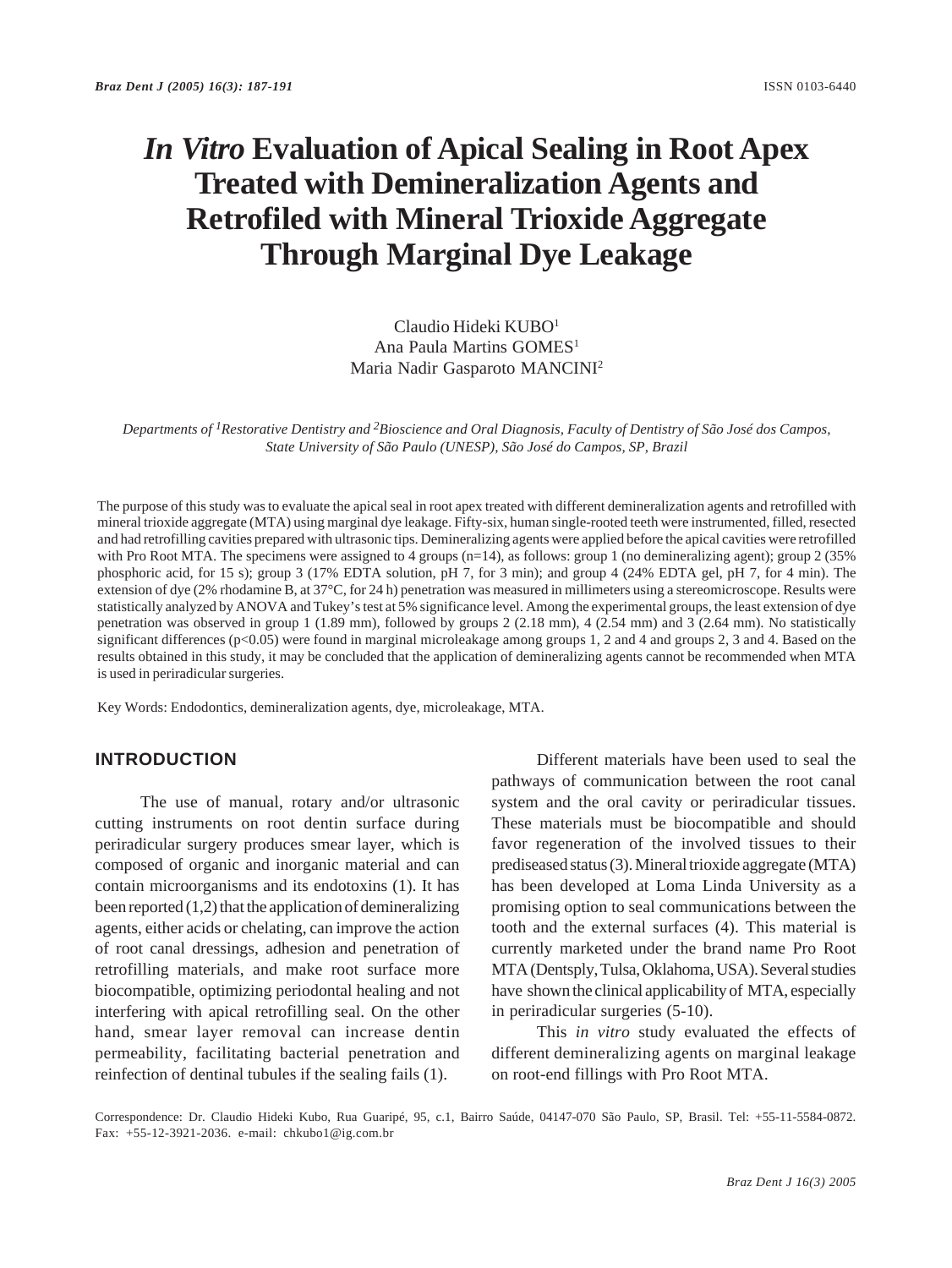# **MATERIAL AND METHODS**

Fifty-six human single-rooted teeth were used in this experiment. All teeth were extracted for periodontal reasons and the study protocol was approved by the local Ethics in Research Committee (Protocol number 051/2000 – PH/CEP). After extraction, the teeth were kept in 10% buffered formalin for 1 week and then stored in saline prior to instrumentation. The teeth were decoronated using a #57 carbide bur (Sybron Canada, Ontario, Canada) at high-speed with water spray coolant. Average root length was 18 mm.

After enlarging the apical foramen up to a size 20 K-file (Maillefer, Ballaigues, Switzerland), root canals were instrumented at 1 mm from the apex up to a size 50 K-file (Maillefer), cleaned and shaped using standard step-back technique. Five milliliter of 1% sodium hypochlorite (Byofórmula Tecnopharma, São José dos Campos, São Paulo, Brazil) was used as irrigant at each change of file. After final irrigation, canals were dried with paper points (Diadent, Chongju City, Korea) and obturated with laterally condensed gutta-percha (Diadent) and AH Plus sealer (Dentsply De Trey GmbH, Konstanz, Germany). After removing 3 mm of excess filling material, the access cavities were closed with Cavit cement (ESPE, Premier Sales Corp., Norristown, PA, USA). The roots were stored in a closed glass recipient containing sterile saline and maintained in an incubator at  $37 \pm 1$ °C for one week.

Apical root resections were made by removing 3 mm of the apex at a 90-degree angle to the long axis of the root with a water-cooled #57 carbide bur (Sybron) at high-speed. The resected root-ends were smoothed with a double-sided carborundum disk (23.8 mm x 0.6 mm; Dentorium Export Ltd, New York, NY, USA).

A supporting matrix was developed for apical cavity preparation. This device was composed of two nylon plates with an inner channel (in each plate), which locked the roots at 45° inclination and allowed standardizing the position of cavity preparation. This matrix protected the specimens from the pressure of the vice (#3; Fort Line, São Paulo, SP, Brazil) and kept them gripped during ultrasonic preparation.

The root-end cavities were prepared using an ultrasonic unit (Jet Sonic Plus; Gnatus Equipamentos Médico-Odontológicos, Ribeirão Preto, SP, Brazil) with ultrasonic tips (S12D-90 model; Satelec, Merignac Cedex, France). A 3-mm deep class I root-end cavity was made in the resected root-end at the highest frequency setting. Cutting with the ultrasonic tips was performed using a feather-like back and forth motion with the tip enveloped in water spray.

The 56 roots were randomly assigned to 4 groups (n=14): in group 1, no demineralizing agent was applied to the roots; in group 2, the root-end cavities and resected apical surface were etched with 35% phosphoric acid gel (Scotchbond Etching Gel; 3M/ESPE, St. Paul, MN, USA) for 15 s; in groups 3 and 4 the demineralizing agents were 17% ethylenediaminetetraacetic acid (EDTA) aqueous solution, pH 7.0, for 3 min (Byofórmula Tecnopharma) and 24% EDTA gel, pH 7.0, for 4 min (Farmavida, Guaratinguetá, SP, Brazil), respectively. The agents were applied passively with 1.0 mL syringes (SR Hospital Products, São Paulo, SP, Brazil), in a way that the root-end cavities and resected root surfaces were evenly coated. After application, the agents were aspirated and the canals were irrigated with 10 mL saline and dried with absorbent paper points.

The root-end cavities were retrofilled with Pro Root MTA (Dentsply), mixed according to the manufacturer's instructions. The material was condensed into the cavities using small pluggers (#10670, SSWhite, Rio de Janeiro, RJ, Brazil). Excess material was removed with wet cotton pellets and the roots were kept in a 100% humidity environment at 37° C for 24 h. Each pouch of Pro Root MTA contained 1 g and was used to retrofill one group (14 specimens).

Twenty-four hours after retrofilling, the roots were mounted on a utility wax plate and were surfacecoated with three layers of red nail varnish (Colorama, São Paulo, SP, Brazil). The varnish was applied onto the entire root surface, except for the area corresponding to the resected apical surface, and was left drying. Afterwards, the area protected with the varnish was coated with a layer of sticky wax (Horus, Dentsply Ind. e Com. Ltda, Rio de Janeiro, RJ, Brazil) to complete sealing. Eight roots were used as positive and negative controls (two roots *per* group). For the specimens used as positive controls, the canals were obturated only with gutta-percha, and the demineralization agent was applied in the same way as for the corresponding experimental group, keeping root surface without any coating. For the specimens used as negative controls, the canals were obturated with gutta-percha and sealer, the demineralization agent was applied in the same way as for the corresponding experimental group and root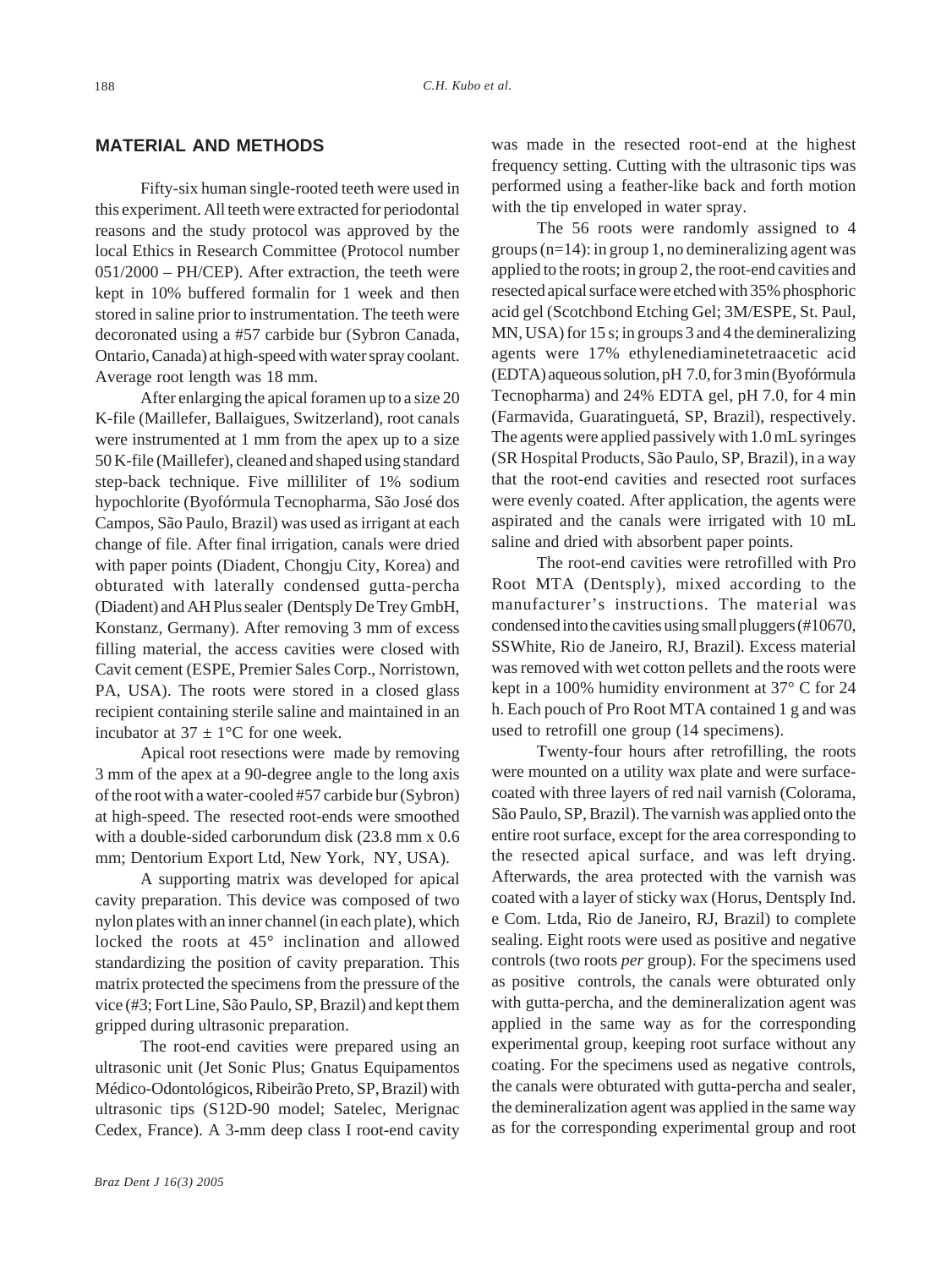surface was coated varnish and wax, as previously described.

The roots were then immersed in 2% rhodamine B (mol wt 479; Synth, Labsynth Ltda, Diadema, SP, Brazil) aqueous solution (pH 7.03) in 0.2 M phosphate buffer. The specimens were first submitted to lowpressure conditions (25 polHg for 90 min; Dia-Pump, Model CAL - BF1725, FANEM Ltd, São Paulo, SP, Brazil) and then kept in an environment at  $37 \pm 1$ °C and 100% relative humidity for 24 h. This methodology took in consideration the findings of a previous study (11), which reported that leakage is higher when air is removed by a vacuum pump and teeth are immersed in dye for 24 h. In this study, the air was removed with a vacuum pump in a way that trapped air could not affect apical microleakage results.

After dye testing, the teeth were washed in running water for 5 min and left drying at room temperature for 24 h. The varnish and sticky wax coatings were removed with a scalpel blade and a guide groove was prepared with a diamond disc (#7020, KG Sorensen, Barueri, SP, Brazil) in a crown-apex direction on both buccal and lingual surfaces to nearly the depth of the canal. Roots were longitudinally split using a large spoon excavator and each half was fixed on a glass slide with epoxy resin (Ciba-Geigy, São Paulo, SP, Brazil). Linear dye penetration was measured using a stereomicroscope (Stemi 2000-C model, Carl Zeiss, Germany) with a 0.1-mm ocular grid at X10 magnification. The extension of dye penetration between the retrofilling material and tooth structure along both coronal and apical interfaces was assessed by two experienced examiners calibrated for the technique and blinded to the groups. Eight leakage measurements were obtained for each specimen.

The highest leakage values *per* specimen attributed by the examiners were selected and microleakage means recorded for the experimental groups were analyzed statistically by one-way ANOVA and Tukey's test. Statistically significant differences among the groups were set at  $p<0.05$ .

# **RESULTS**

Total dye penetration was observed between gutta-percha and dentinal walls in the positive control samples. No dye penetration was observed in the negative control specimens. The lowest dye penetration means was observed in group 1 (1.89  $\pm$  0.79 mm), followed by groups  $2$  (2.18  $\pm$  0.37 mm), 4 (2.54  $\pm$  0.88 mm) and 3 (2.64  $\pm$  0.33 mm). Statistical analysis by one-way analysis of variance and Tukey's test did not show significant differences (p>0.05) in marginal microleakage among groups 1, 2 and 4 and groups 2, 3 and 4. Group 3 (17% EDTA solution, pH 7.0) had significantly higher microleakage than group 1 (no demineralizing agent)  $(p<0.05)$ .

# **DISCUSSION**

In this study, the smear layer of root-end cavities was removed because it can be disintegrated or dissolved by soluble products from bacterial metabolism, such as acids and enzymes (1) or saliva, thus causing gap formation between the filling material and the root canal walls (12). These gaps can allow leakage of bacteria or their components and byproducts into the dentinal tubules and periapical tissues (1,12). Furthermore, it has been observed that plastic filling materials and sealers penetrate better into dentinal tubules after smear layer removal (13). It may be assumed that such penetration can increase the interface between the filling and the dentin, which may improve the material's ability to prevent further leakage (1). Peters and Harrison (2), using a dye leakage model, reported that citric acid demineralization of resected root surfaces had no significant effect on the sealing ability of amalgam, IRM or gutta-percha retrofils in comparison to similar undermineralized groups.

In the present study, the root-end cavities and resected apical surface were either not treated (group 1) or treated (groups 2, 3 and 4) with demineralizing agents for smear layer removal prior to Pro Root MTA retrofilling. Wu et al. (8), in a previous study using fluid transport model, did not remove the smear layer from the root sections before obturation with MTA.

Dye penetration is often used for leakage studies because dyes are relatively easy to be stored, applied and to have their penetration assessed quantitatively (1,14). Moreover, if a filling material does not allow penetration of small molecules such as dyes, it is likely that it has potential to prevent leakage of larger molecules, such as bacteria and their byproducts (5). Several types of dyes, i.e., methylene blue (6,10,14), fuchsine (15), India ink (12,14) and rhodamine (5,10) have been used.

In a pilot study, 2% rhodamine B solution was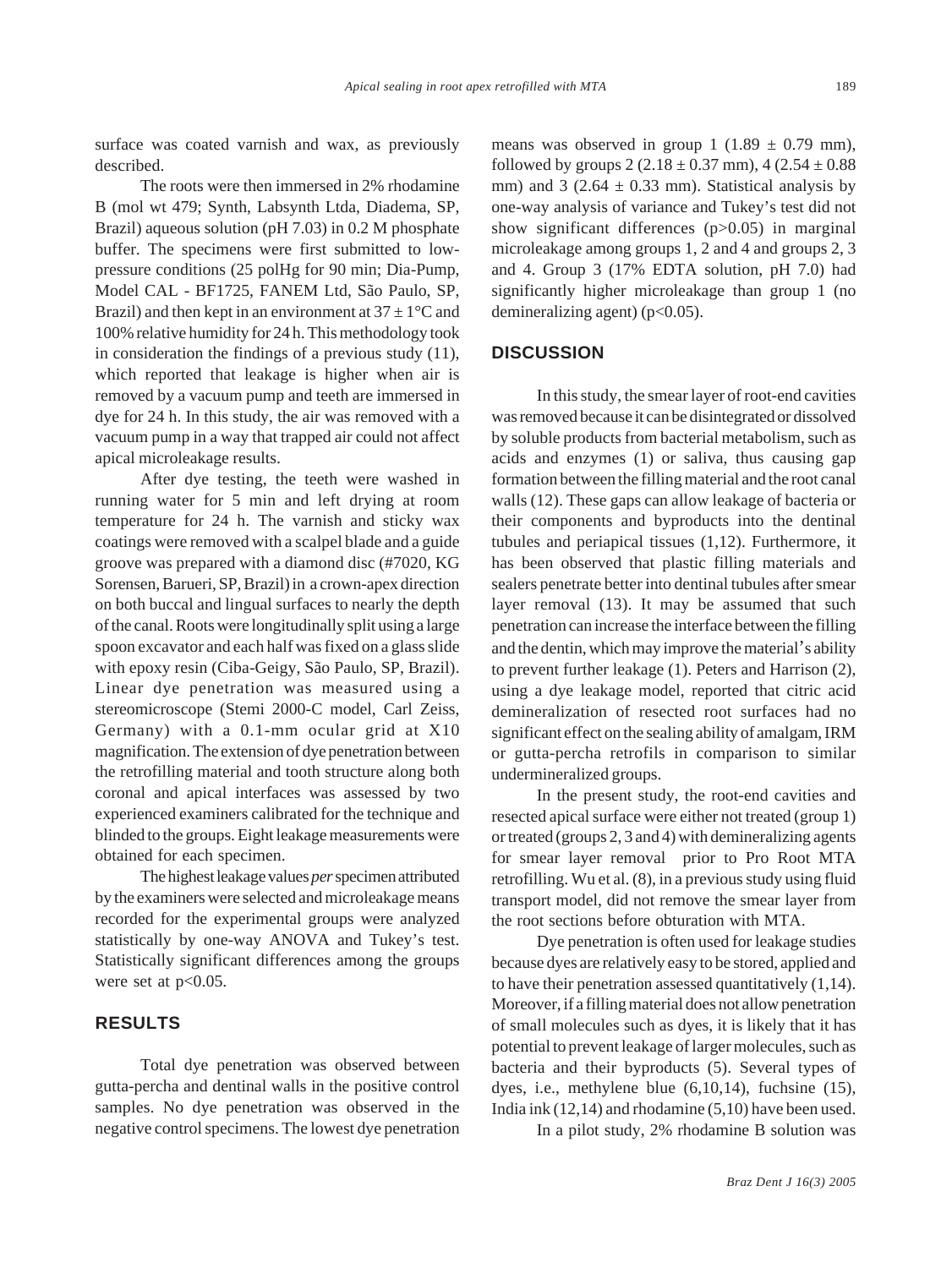prepared by dissolving rhodamine B crystals in distilled water and the resulting dye was found to be acidic (pH 1.8). Starkey et al. (16), while evaluating the effect of 2% methylene blue dye at different pHs (1, 1.96, 2.66, 2.73, 4.84 and 6.78) on apical leakage, observed dissolution of the exposed root apices in the groups at pH 5.0 or lower. Therefore, in the present study, 2% rhodamine B aqueous solution at pH 7.03 in a phosphate buffer was prepared by mixing 2 g of rhodamine B powder with 100 mL of 0.2 M phosphate buffer solution at pH 7.0.

The mean extension of dye penetration at tooth/ material interface in group 1 was 1.89 mm. This result is not in agreement with the findings of previous studies (5,6,9). On the other hand, it is consistent with the results of Zanetti et al. (17), who also used rhodamine B and observed mean leakage of 1.10 mm.

Gilheany et al. (18) reported that the permeability of the resected apical dentin and microleakage around the retrograde filling material had a significant influence on apical leakage. Torabinejad et al. (5) reduced the amount of rhodamine B dye penetration through the exposed dentinal tubules by sealing the resected surface with a layer of adhesive. Moreover, it has been shown that, in the fluid-conductive device, the fluid movement could take place in the MTA retrofil because it is a hydrophilic aggregate material that requires moisture for its setting reaction (19). In this study, the exposed dentinal tubules of apical root resections were not sealed with an adhesive layer and dye were prepared in aqueous solution. This may partly explain why the dye could penetrate at least 6-fold deeper over the full length of the root-end cavities in eight of the tested specimens.

In their studies, Torabinejad et al. (6) and Aqrabawi (9) used 72-h immersion in 1% methylene blue dye to penetrate MTA root-end fillings. These authors observed mean dye penetration of only 0.28 - 0.31 mm and no leakage, respectively. Wu et al. (20) reported that 1% methylene blue dye solution may be discolored by some dental filling materials (amalgam, calcium hydroxide, zinc oxide eugenol cement, Cavit and MTA), which may result in unreliable results for these materials in dye leakage studies. This was one of the reasons why 2% rhodamine B aqueous solution was the dye of choice in of pH 7.03 in a phosphate buffer for 24 h.

Wu et al. (8) reported that the seal produced by MTA leaked after 24 h. However, MTA sealing was greatly improved during the first 3 months and was maintained until the end of the experiment (8). This may probably be attributed to further hydration of MTA powder by moisture, which can result in an increase in compressive strength and decrease in leakage. In the present study, MTA sealing was assessed 24 h after retrofilling. This may possibly explain why dye penetration means ranged from 1.89 to 2.64 mm after 24-h immersion in dye solution.

In a previous study (2), a demineralizing agent (1% citric acid, pH 1) was applied only on apical section surface, after insertion of the retrofilling material. It was observed that the use of demineralizing agents did not affect retrofil sealing. Accordingly, in this study, groups 1, 2 and 4 had statistically similar results (p>0.05).

Group 3 (17% EDTA solution, pH 7.0, for 3 min) had dye leakage means statistically similar (p>0.05) to those of groups 2 (35% phosphoric acid, for 15 s) and 4 (24% EDTA gel, pH 7.0, for 4 min). These findings confirm the hypothesis that the demineralizing agents possibly produce changes in dentin surface permeability (1).

Gagliani et al. (15) reported that the extension of leakage on marginal interface of apical retrofils (Super Seal), assessed with 0.5% fuchsin after application of 17% EDTA buffered solution pH 7.5 on the sectioned surface, was never greater than 2.4 mm. However, in the present study, the application of 17% EDTA solution at pH 7.0 for 3 min (group 3) and 24% EDTA gel at pH 7.0 for 4 min (group 4) on root-end cavities and resected apical surface yielded greater leakage of 2% rhodamine B (2.64 mm and 2.54 mm, respectively).

Dye marginal leakage in group 3 produced significantly higher leakage means than the group in which no demineralizing agent was used (group 1). In group 4, however, four specimens showed leakage >3 mm and other two specimens had 2.95 mm, while in group 3 only two specimens showed leakage >3 mm. A possible explanation could be the small sample size, composed by fourteen specimens in each group.

Several studies using different methodologies have been carried out to assess the marginal sealing of the MTA and have shown its effectiveness in preventing or reducing leakage, as well as its good adaptation and less amount of marginal cracks (5-9,17). However, in this investigation, MTA retrofils showed dye leakage means from 1.89 to 2.64 mm.

Based on the data presented herein, it is not possible to state which demineralizing agent should be